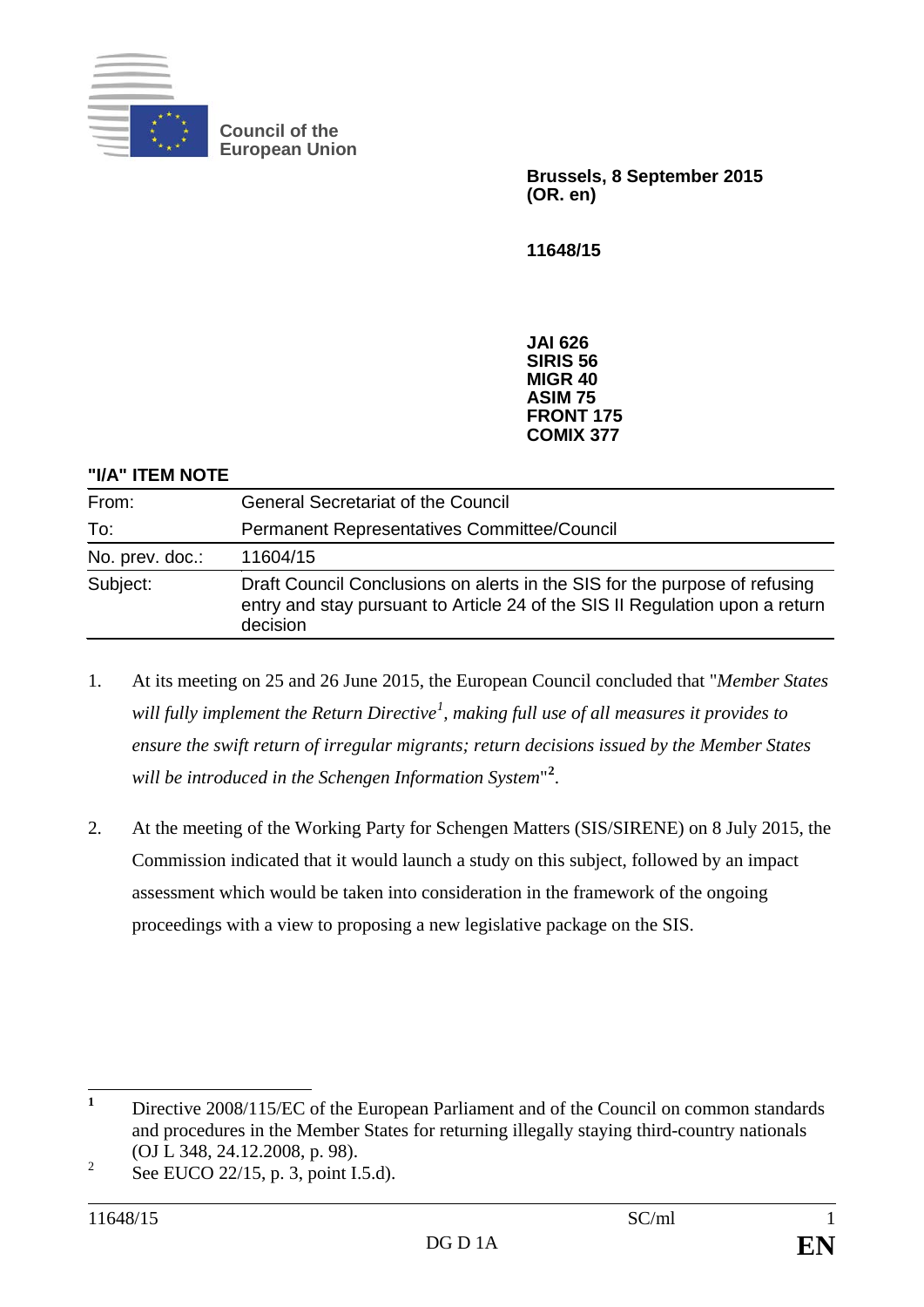- 3. At the same meeting, the Presidency concluded that, in parallel with the medium- and longterm measures addressed by the Commission, a short-term approach would be sought for immediate implementation of the European Council mandate within the existing legal framework.
- 4. The JHA Counsellors group examined at its meeting on 8 September 2015 the draft Council Conclusions prepared by the Presidency and set out in 11604/15. The draft Council Conclusions aim at providing for a political commitment to insert entry-ban decisions issued in accordance with Article 11 of the Return Directive in the SIS pursuant to Article 24 of the SIS II Regulation. This would constitute a substantial step forward in the short-term, awaiting a more comprehensive long-term approach based on appropriate legislative proposals.

The JHA Counsellors agreed, subject to scrutiny reservations by a few delegations, on the revised text set out in the Annex.

5. The Permanent Representatives Committee is invited to confirm agreement on the draft Council Conclusions as set out in the Annex and to submit them to the Council (Justice and Home Affairs) on 14 September 2015 for adoption as an A point.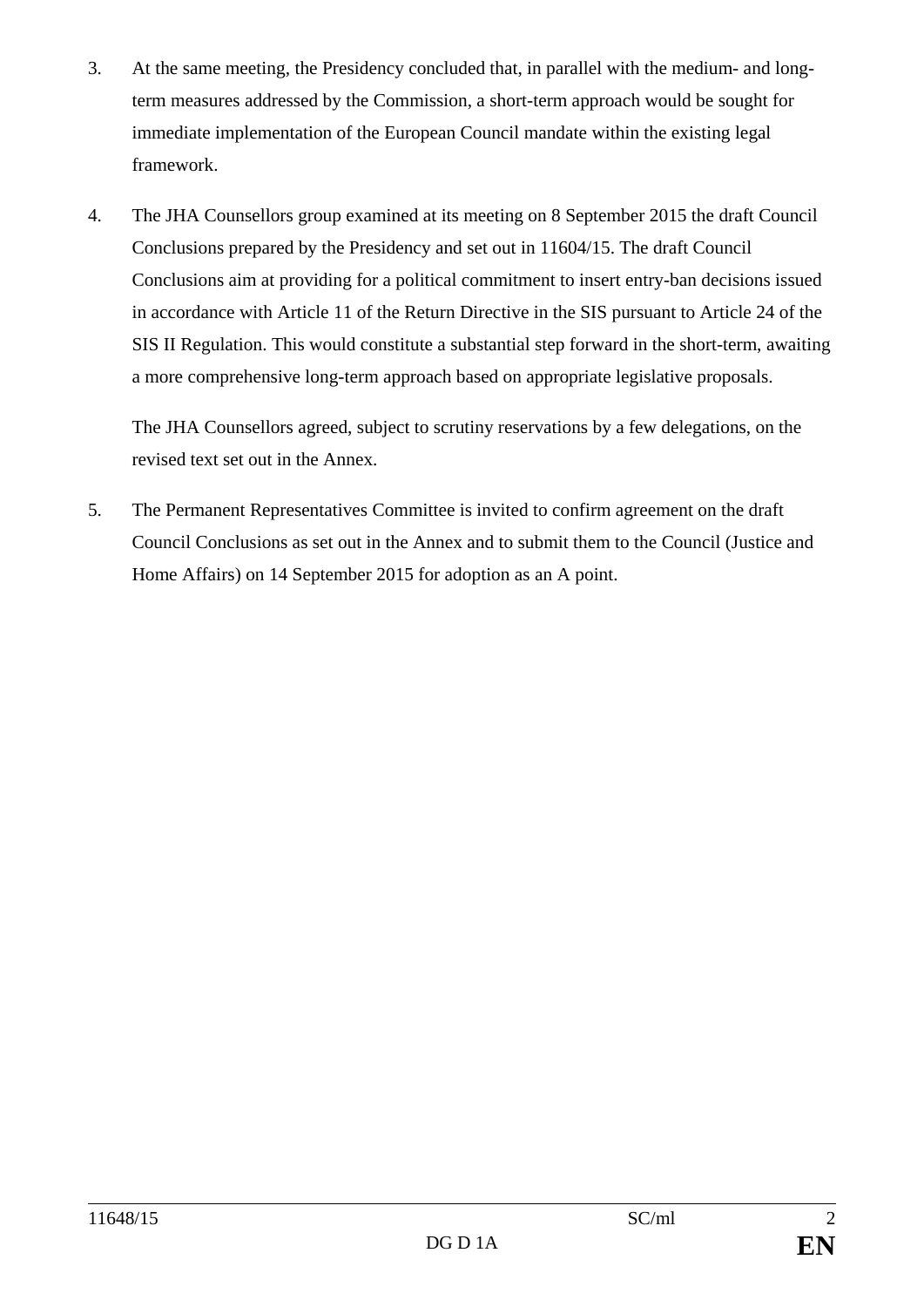## **DRAFT COUNCIL CONCLUSIONS ON THE INSERTION OF ALERTS IN THE SIS PURSUANT TO ARTICLE 24 OF THE SIS II REGULATION UPON A RETURN DECISION**

## The Council,

- 1. *Taking into consideration* the conclusions adopted by the European Council at its meeting on 25 and 26 June 20[1](#page-2-0)5<sup>1</sup>, stating that Member States "*will fully implement the Return Directive*<sup>[2](#page-2-1)</sup>, *making full use of all measures it provides to ensure the swift return of irregular migrants;*" and that "*return decisions issued by the Member States will be introduced in the Schengen Information System*";
- *2. Recalls* the obligations resulting from Directive 2008/115/EC of the European Parliament and of the Council of 16 December 2008 on common standards and procedures in Member States for returning illegally staying third-country nationals**[3](#page-2-2)** , in particular Article 6 and Article 11 thereof, which provides for entry bans accompanying return decisions;
- 3. *Recalls* that, in accordance with Article 24(3) of the SIS II Regulation**[4](#page-2-3)** , a Member State may insert an alert in the SIS for the purpose of refusing entry and stay in respect of persons subject to an entry ban based on a failure to comply with national migration legislation;
- 4. *Welcomes* the ongoing long-term proceedings carried out by the Commission with a view to proposing enhanced rules on this matter in the context of a new legislative package on the SIS;

<span id="page-2-0"></span><sup>&</sup>lt;sup>1</sup> See EUCO 22/15, p. 3, point I.5.d).<br><sup>2</sup> Directive 2008/115/EC of the Euro

<span id="page-2-1"></span><sup>2</sup> Directive 2008/115/EC of the European Parliament and of the Council on common standards and procedures in the Member States for returning illegally staying third-country nationals (OJ L 348, 24.12.2008, p. 98).

<span id="page-2-2"></span> $\overline{O}$  OJ L 348, 24.12.2008, p. 98.

<span id="page-2-3"></span>Regulation (EC) No 1987/2006 of the European Parliament and of the Council on the establishment, operation and use of the second generation Schengen Information System (SIS II) (OJ L 381, 28.12.2006, p. 4).